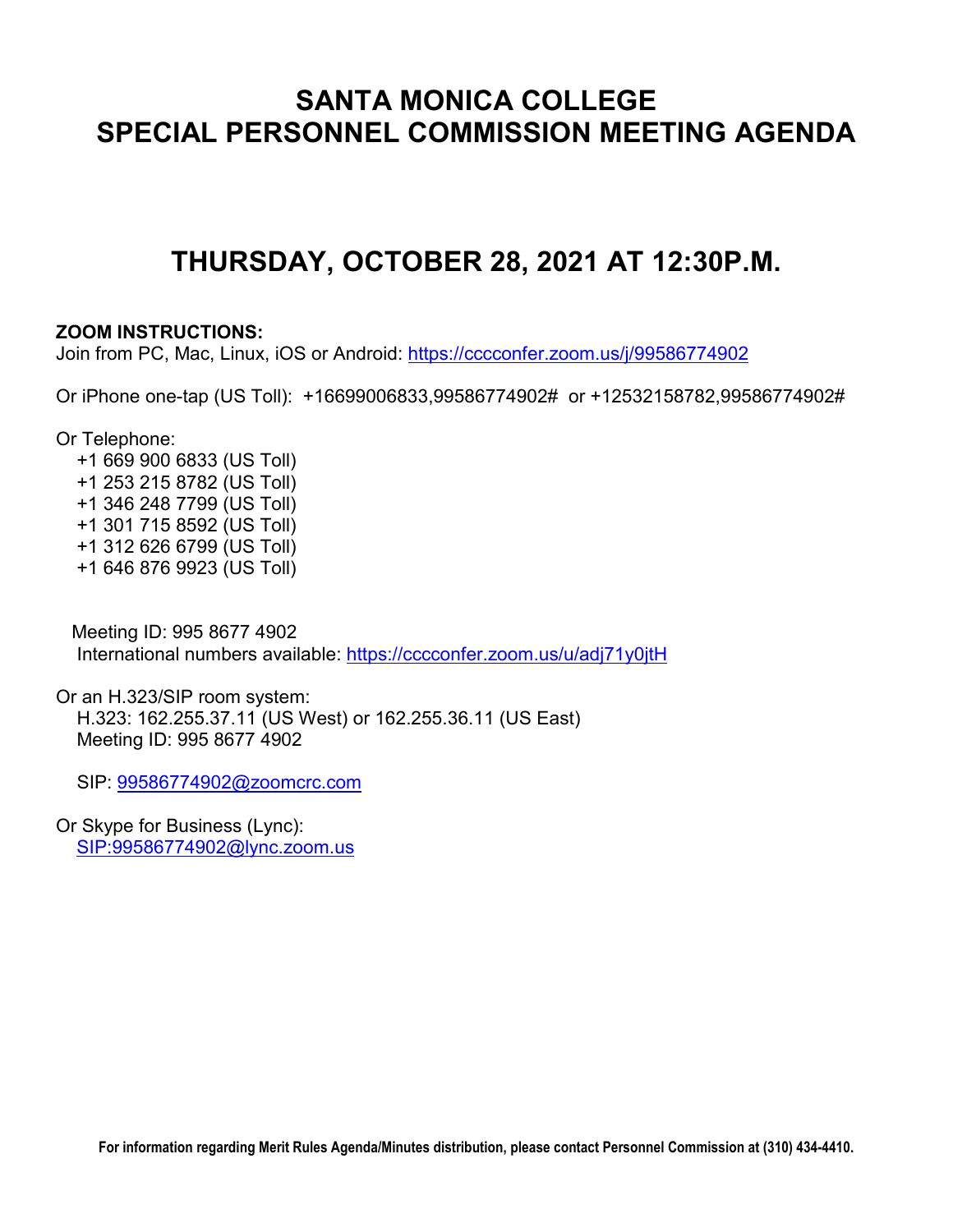

### **PERSONNEL COMMISSION SPECIAL MEETING AGENDA Thursday, October 28, 2021 at 12:30 p.m.**

DEPARTMENTS: PLEASE POST 3400 Airport/SBDC: Sasha King Academic Affairs: Sharon Thomas Accounts Payable: Cherry Aquino Admissions & Records: Esau Tovar African American Center: Sherri Bradford Athletics: Sandra Hernandez Auxiliary Services: Ofelia Meza Bundy: Beverly Redd-Walker Business Department: Peter Murray Campus Police Office: Jennifer Jones Campus Store: Elease Juarez Career Services: Vicky Rothman Cashier's Office: Veronica Romo Center for Media & Design: Community Education: Alice Meyering Counseling Office: Laurie Guglielmo Custodian Time Clock: Anthony Williams Disabled Students Center: Nathalie Laille Early Childhood Ed.: L. Manson Emeritus College: V. Rankin-Scales English Dept.: Martha Hall EOP&S: Nick Mata ESL Office: Jocelyn Alex Events Office: Yesenia Penate Faculty Association: Peter Morse Financial Aid Office: Stacy Neal Health Sciences: Clarenda Stephens Health Office: Nancy Alfaro HSS: Carolyn Baugh Institutional Research: International Education Center: Ana Jara KCRW: Latino Center: Maria Martinez Madison: Gail Johnson Maintenance/Operations: A. DiGregorio Math Village: Kristina Fukuda Media Center: L. Nakamura Modern Language: Travis Grant Music: Lori Geller Outreach & Recruitment: Will Taylor Payroll: Ian Fraser Science: Ingrid Cardwell Student Life: Amelia Trejo Superintendent/Presidents Office: L. Kilian STEM: Vanan Yahnian Theater Arts: Judy Louff W& ED/Bundy: Tricia Ramos

#### **\*\*VIRTUAL MEETING\*\*** ADMINISTRATORS and

MANAGERS

| Emeritus: Scott Silverman<br><b>Facilities: Dennis Biddle</b><br>HR: Tre'Shawn Hall-Baker<br>Info Tech: Marc Drescher<br>IEC: N. Pressian<br>Instructional Technology:<br>Maintenance:<br><b>Devin Starnes</b><br>Terry Kamibayashi<br>Operations:<br><b>Anthony Barlow</b><br>Felicia Hudson | Superintendent/President: Kathryn Jeffery<br>Executive VP:<br>VP Academic Affairs: Bradley Lane<br>VP Business/Admin: Chris Bonvenuto<br>VP Enroll. Services: T. Rodriguez<br>VP Human Resources: Sherri Lee-Lewis<br>VP Student Affairs: M. Tuitasi<br>Senior Director Government Relations &<br>Institutional Communications: Don Girard<br><b>Community Relations: Kiersten Elliott</b><br>Public Information: Grace Smith                                                                                        |
|-----------------------------------------------------------------------------------------------------------------------------------------------------------------------------------------------------------------------------------------------------------------------------------------------|----------------------------------------------------------------------------------------------------------------------------------------------------------------------------------------------------------------------------------------------------------------------------------------------------------------------------------------------------------------------------------------------------------------------------------------------------------------------------------------------------------------------|
| Robert Villanueva<br>Receiving: Lisa Davis                                                                                                                                                                                                                                                    | PUBLIC POSTING LOCATIONS                                                                                                                                                                                                                                                                                                                                                                                                                                                                                             |
| Supplemental Instruction:<br><b>Wendi DeMorst</b>                                                                                                                                                                                                                                             | 2714 Pico: exterior display box<br>Online: www.smc.edu                                                                                                                                                                                                                                                                                                                                                                                                                                                               |
|                                                                                                                                                                                                                                                                                               | <b>EMPLOYEE ORGANIZATIONS</b>                                                                                                                                                                                                                                                                                                                                                                                                                                                                                        |
|                                                                                                                                                                                                                                                                                               | CSEA Labor Rep.: Jessica Gonzalez<br><b>CSEA Chapter Pres.: Mike Roberts</b><br>CSEA Chapter 1st V.P.: Kennisha Green<br>CSEA Chapter 2nd V.P.: Cindy Ordaz<br><b>CSEA Chief Job Steward: Lee Peterson</b><br><b>CSEA Treasurer: Dagmar Gorman</b><br><b>CSEA Secretary: Judith Mosher</b><br><b>CSEA Chief Development Officer:</b><br>Luis Martin<br><b>CSEA Communications Officer:</b><br>James Stevenson<br><b>SMC POA President: Officer Cadena</b><br>Management Association: Susan Fila<br>Revised 8/18/2021 |
|                                                                                                                                                                                                                                                                                               |                                                                                                                                                                                                                                                                                                                                                                                                                                                                                                                      |
|                                                                                                                                                                                                                                                                                               | IF YOU NEED AN ACCOMMODATION<br>Written requests for disability-related<br>modifications or accommodations that are<br>needed in order to participate in the<br>Commission meeting are to be directed to<br>the Personnel Commission Office as soon<br>in advance of the meeting as possible.                                                                                                                                                                                                                        |

PRESIDENT/SUPERINTENDENT and

SENIOR STAFF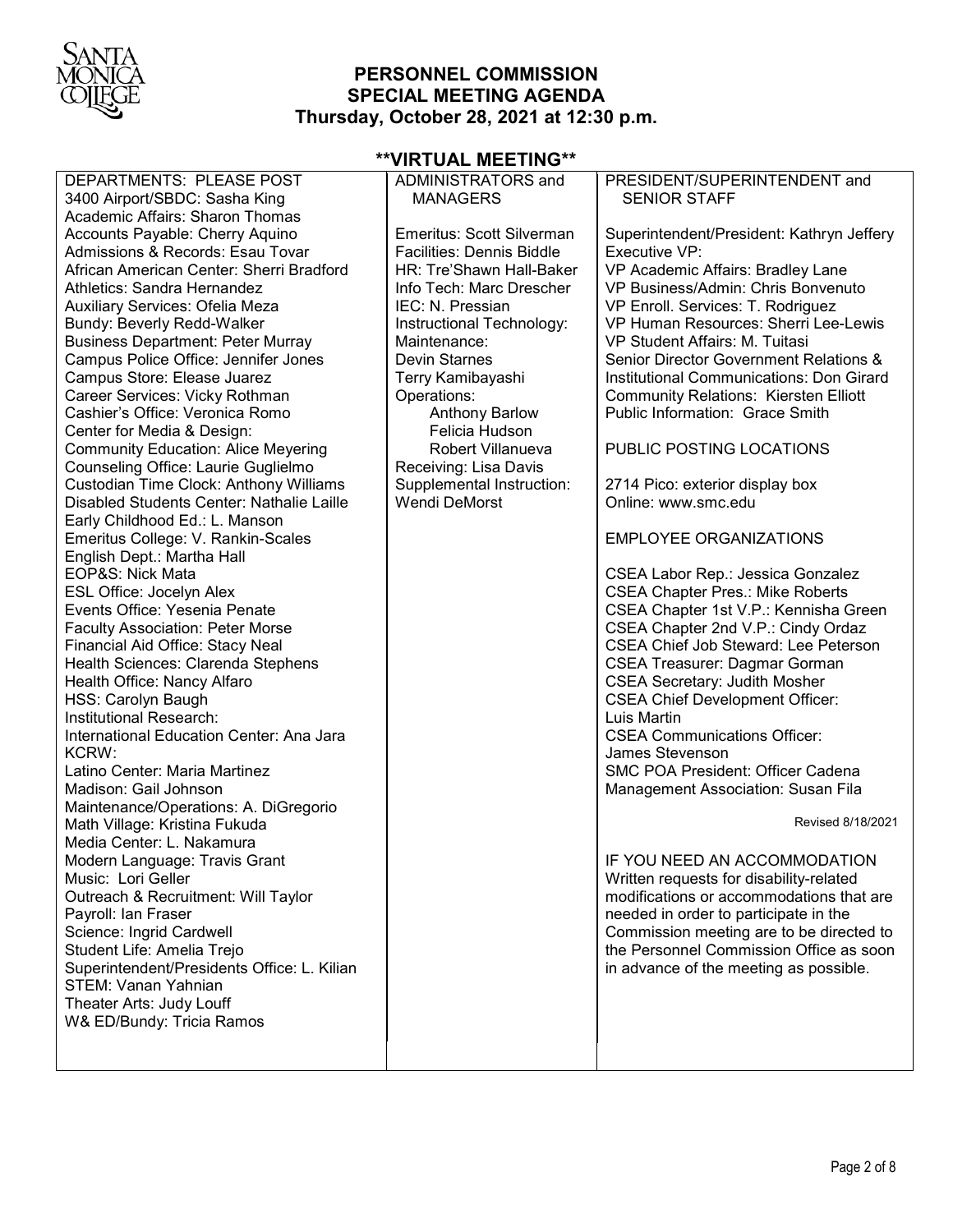### PUBLIC PARTICIPATION FOR VIRTUAL MEETINGS

During the COVID-19 (Coronavirus) Global Pandemic, the Board of Trustees has determined in accordance with Government Code Section 54953 that as a result of the ongoing emergency that meeting in person would present imminent risks to the health and safety of the attendees at public meetings. The Zoom format used for College public meetings ensures public participation and provides an opportunity for the public to directly address the body. Members of the public have the right to request to make public comments until such time as the public comment period is over. Members of the public may address the Committee and public participation can occur in one of two ways. Members of the public can submit written comments to be read during the public meeting or they may speak during the Zoom meeting.

Individuals wishing to speak or submit written comments to be read at the meeting shall send an email to personnel commission@smc.edu, by no later than 10:00 a.m. on Thursday, October 28, 2021. The email should include the following information:

Name Department (optional) Topic or Agenda Item # to be addressed Comments to be read (if submitting written comments)

Instructions for Speaking to the Commission through Zoom

Speakers may address any specific agenda item, or may provide general comments during the "Public Comments" period. When it is time for the speakers to address the Commission, their name will be called and the microphone on their Zoom account will be activated. A speaker's Zoom Profile should match their real name to expedite this process. After the comment has been given, the microphone for the speaker's Zoom profile will be muted.

All public comments will be subject to the general rules set forth below.

Five minutes is allotted to each speaker per topic. If there are more than four speakers on any topic or item, the Commission reserves the option of limiting the time for each speaker. A speaker's time may not be transferred to another speaker.

Each speaker is limited to one presentation per specific agenda item before the Commission, and to one presentation per Commission meeting on non-agenda items.

Five minutes is allotted to each speaker per topic for general public comments. The speaker must adhere to the topic. Individuals wishing to speak during the Public Comments will be called upon during Public Comments.

Any person who disrupts, disturbs, or otherwise impedes the orderly conduct of any meeting by uttering loud, threatening, or abusive language or engaging in disorderly conduct, shall, at the discretion of the presiding officer or majority of the Committee, be requested to be orderly and silent and/or removed from the meeting.

No action may be taken on items of business not appearing on the agenda.

Reference: Merit Rule 2.2.8

Government Code sections 54954.2, 54954.3, 54957.9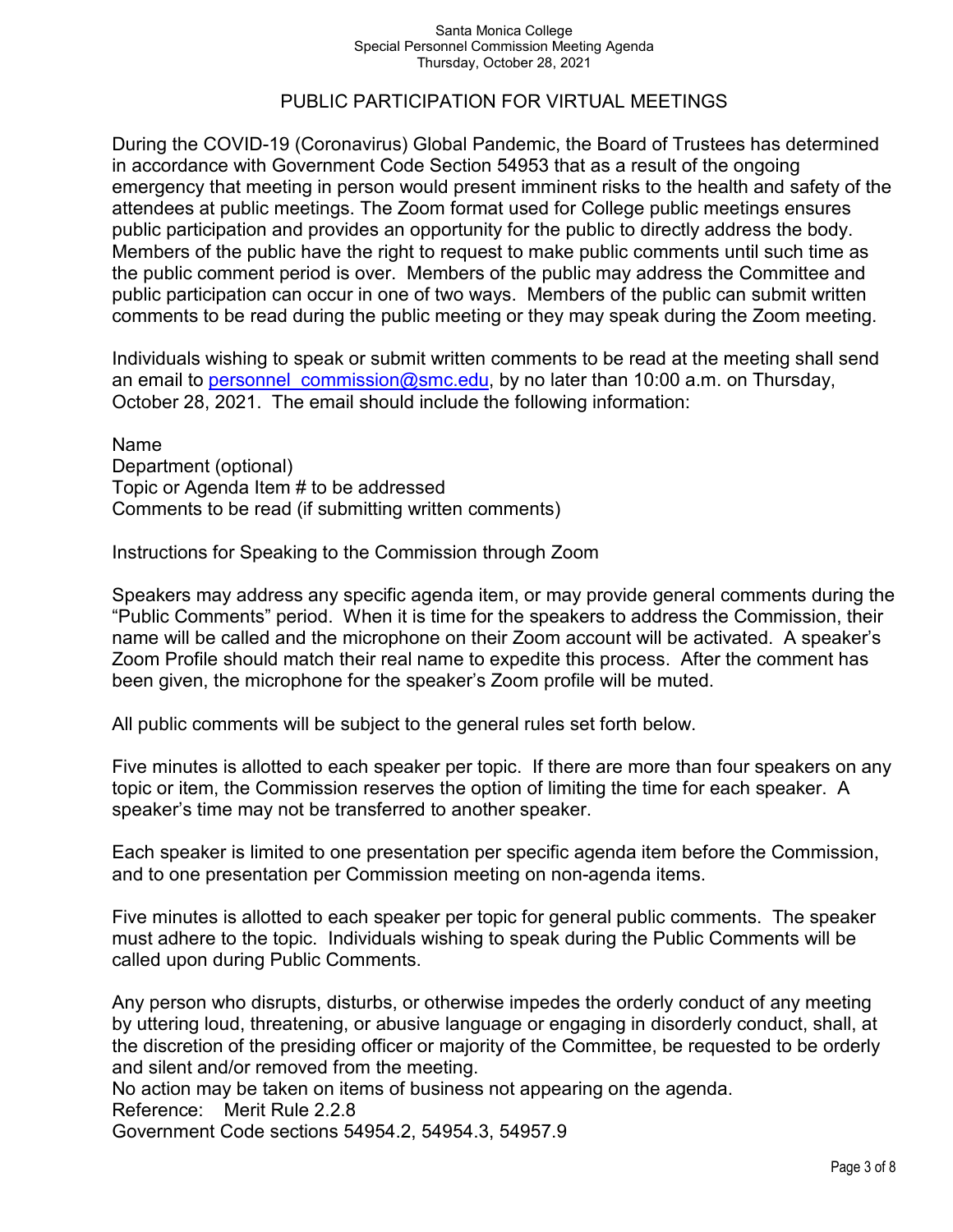# PUBLIC SESSION: 12:00 p.m.

# **I. ORGANIZATIONAL FUNCTIONS**

- A. Call to Order
- B. Roll Call

| <b>Commissioner</b>            | <b>Present</b> | <b>Absent</b> |
|--------------------------------|----------------|---------------|
| Dr. Joseph Metoyer, Jr., Chair |                |               |
| Joy Abbott, Vice Chair         |                |               |
| Deborah Jansen                 |                |               |
| Lawrence Leone                 |                |               |
| <b>Barbara Greenstein</b>      |                |               |

- D. Comments and Informational Reports
- a. Public Comments (Non Actionable Comments from those in attendance)

### **II. AGENDA REPORTS – MAJOR ITEMS OF BUSINESS**

| # | ltem                                                    |  |
|---|---------------------------------------------------------|--|
|   | <b>EXAMINATION SCHEDULE</b>                             |  |
|   | <b>RATIFICATION OF PROVISIONAL WORKING OUT OF CLASS</b> |  |

### **IV. ADJOURNMENT**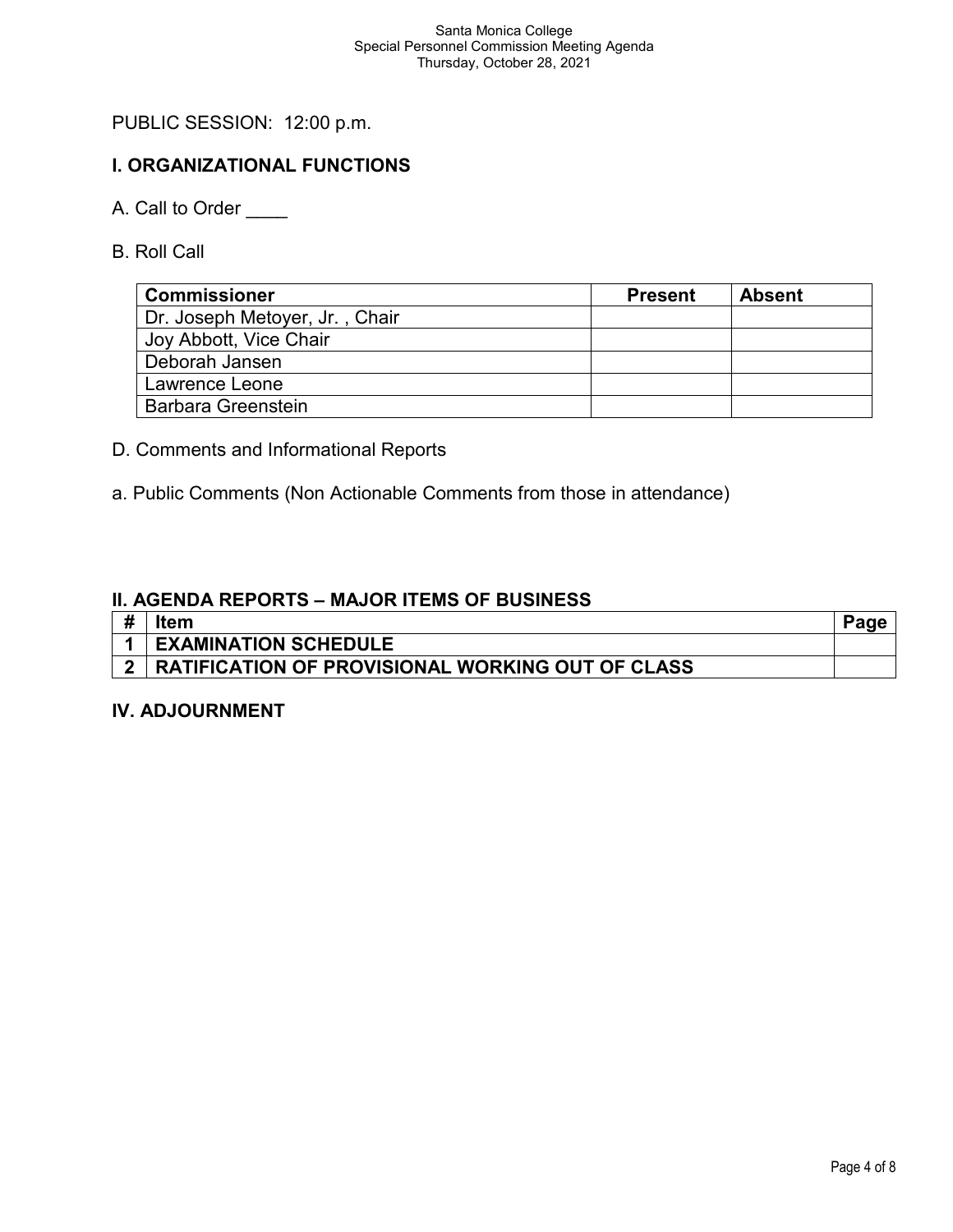# **AGENDA REPORT NO. 1**

### **SUBJECT: EXAMINATION SCHEDULE**

DATE: October 28, 2021

TO: Members of the Personnel Commission

FROM: Carol Long, Director of the Personnel Commission

It is recommended that the Personnel Commission approve the following Examination Schedule:

| <b>Class Title</b>                                | <b>Field of Competition</b>             | Time    |
|---------------------------------------------------|-----------------------------------------|---------|
| Custodian                                         | Promotional and Open Competitive        | 3 weeks |
| <b>Grounds Worker</b>                             | <b>Promotional and Open Competitive</b> | 3 weeks |
| Director of Marketing and<br>Communications       | Merged Promotional and Open Competitive | 3 weeks |
| <b>Enterprise Business Services</b><br>Specialist | Promotional and Open Competitive        | 3 weeks |

| <b>Disposition by the Commission</b> |  |  |
|--------------------------------------|--|--|
| <b>Motion made by:</b>               |  |  |
| Seconded by:                         |  |  |
| Ayes:                                |  |  |
| Nays:                                |  |  |
| <b>Abstentions:</b>                  |  |  |
| <b>Amendments/Comments</b>           |  |  |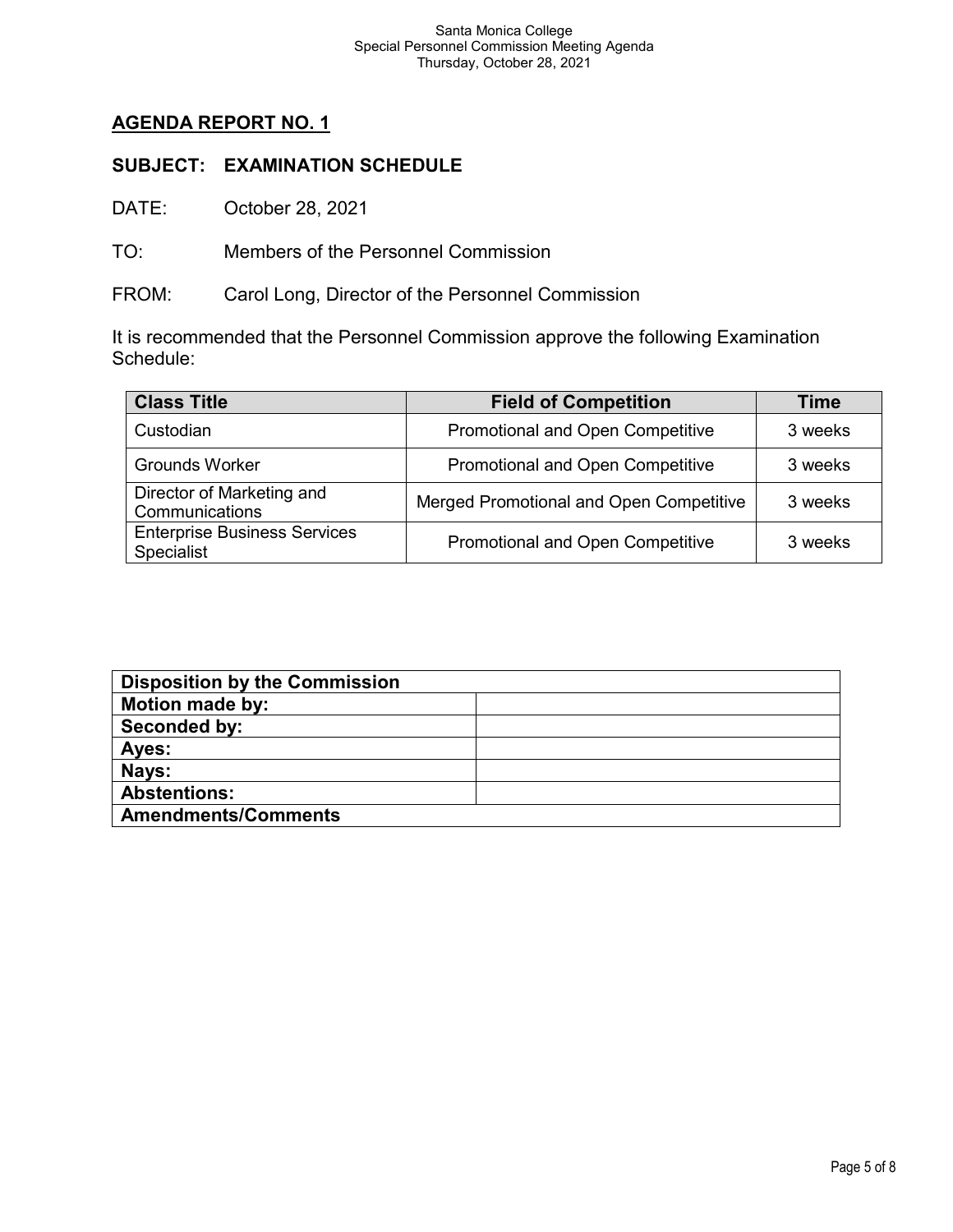# **AGENDA REPORT NO. 2**

# **SUBJECT: RATIFICATION OF PROVISIONAL WORKING OUT OF CLASS**

DATE: October 28, 2021

TO: Members of the Personnel Commission

FROM: Carol Long, Director of the Personnel Commission

It is recommended that the Personnel Commission approve the following working out of class assignment(s).

# **Working out of Class Assignment (Provisional)**

| <b>Name/Permanent Class</b>                      | <b>Provisional WOC</b><br>Assignment*                                             | <b>Dates of Current</b><br><b>Assignment</b> |  |
|--------------------------------------------------|-----------------------------------------------------------------------------------|----------------------------------------------|--|
| Delia Padilla/<br>Human Resources Technician     | Human Resources Analyst-<br><b>Employee and Labor Relations</b><br>(Confidential) | 5/12/2021 to 9/14/2021                       |  |
| Samanta Singha/<br><b>Student Services Clerk</b> | <b>Enrollment Services Specialist</b>                                             | 11/1/2021 to 3/16/2022                       |  |

\*Unless otherwise noted, WOC assignments are paid at 100%.

Merit Rule 3.2.10 Working Out of Class (Education Code Section 88010, 88087, 88106 - 88108)

3.2.10

CONCEPT OF WORKING OUT OF CLASSIFICATION

1. Each classified employee shall be required to perform the duties of the position approved by the Board and classified by the Personnel Commission for the class which he or she is assigned. An employee may be required to perform other related duties consistent with the concept of the classification to which the position is assigned.

2. Classified employees shall not be required to perform duties and responsibilities which are not fixed and prescribed for their positions or are not consistent with the concept of the classification of their current position for any period of time which exceeds five (5) working days within a fifteen (15) calendar day period, or equivalent (i.e., four 10-hour working days within a fifteen (15) calendar day period) except as provided by this rule.

3. Working out of class assignments are designed for temporary situations and shall not be used to place an employee in a long-term or permanent assignment in a higher or different classification. No employee shall be assigned to work out of class beyond the time limits specified in Merit Rule 7.2 (Provisional Appointments) and Merit Rule 7.4 (Limited Term Appointments).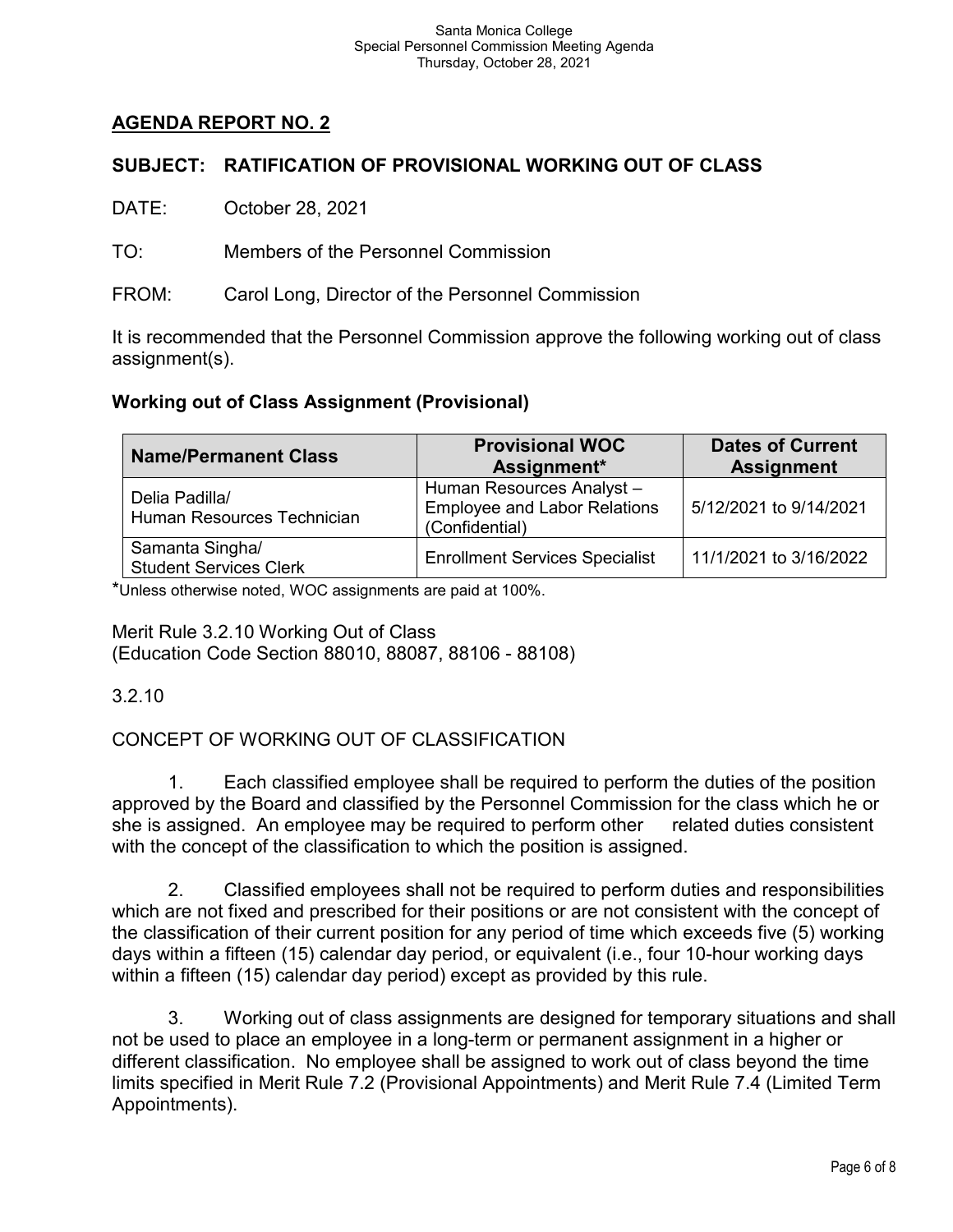Procedure for Supervisor Requesting Approval for Working Out of Class

3. The Director of Classified Personnel will advise the Office of Human Resources of the findings and shall present those findings, including the recommended pay differential, to the Personnel Commission for approval. Confirmation of this approval shall then be sent by the Personnel Commission to the Supervisor and the employee, and forwarded to the Board of Trustees for final approval.

Agreement between Santa Monica Community College and CSEA, Chapter 36, Article 11

11.7 Work out of Classification

11.7.1 Definition:

Working out of classification assignments shall not exceed a period of ninety (90) working days per fiscal year and no more than ninety (90) days in any one hundred eighty (180) day period.

11.7.3 Compensation:

- a. In the event that an employee is assigned duties at a higher classification as defined above and those duties make up at least fifty percent (50%) of the employee's daily assignments, the employee salary shall be adjusted as set forth in Section 11.4.1.
- b. If those duties make up less than fifty percent (50%) of the employee's daily assignment, the District shall pay the employee equal to one half (1/2) of the stipend that would have been paid under sub division a (above)

### **RECOMMENDATION**

It is recommended that the Personnel Commission approve the requests for working out of class for the appropriate stipend as indicated under the above applicable sections of CSEA, Chapter 36, Article 11.7, and Merit Rules 3.2.10 and 7.4.

| <b>Disposition by the Commission</b> |  |
|--------------------------------------|--|
| <b>Motion made by:</b>               |  |
| Seconded by:                         |  |
| Ayes:                                |  |
| Nays:                                |  |
| <b>Abstentions:</b>                  |  |
| <b>Amendments/Comments</b>           |  |